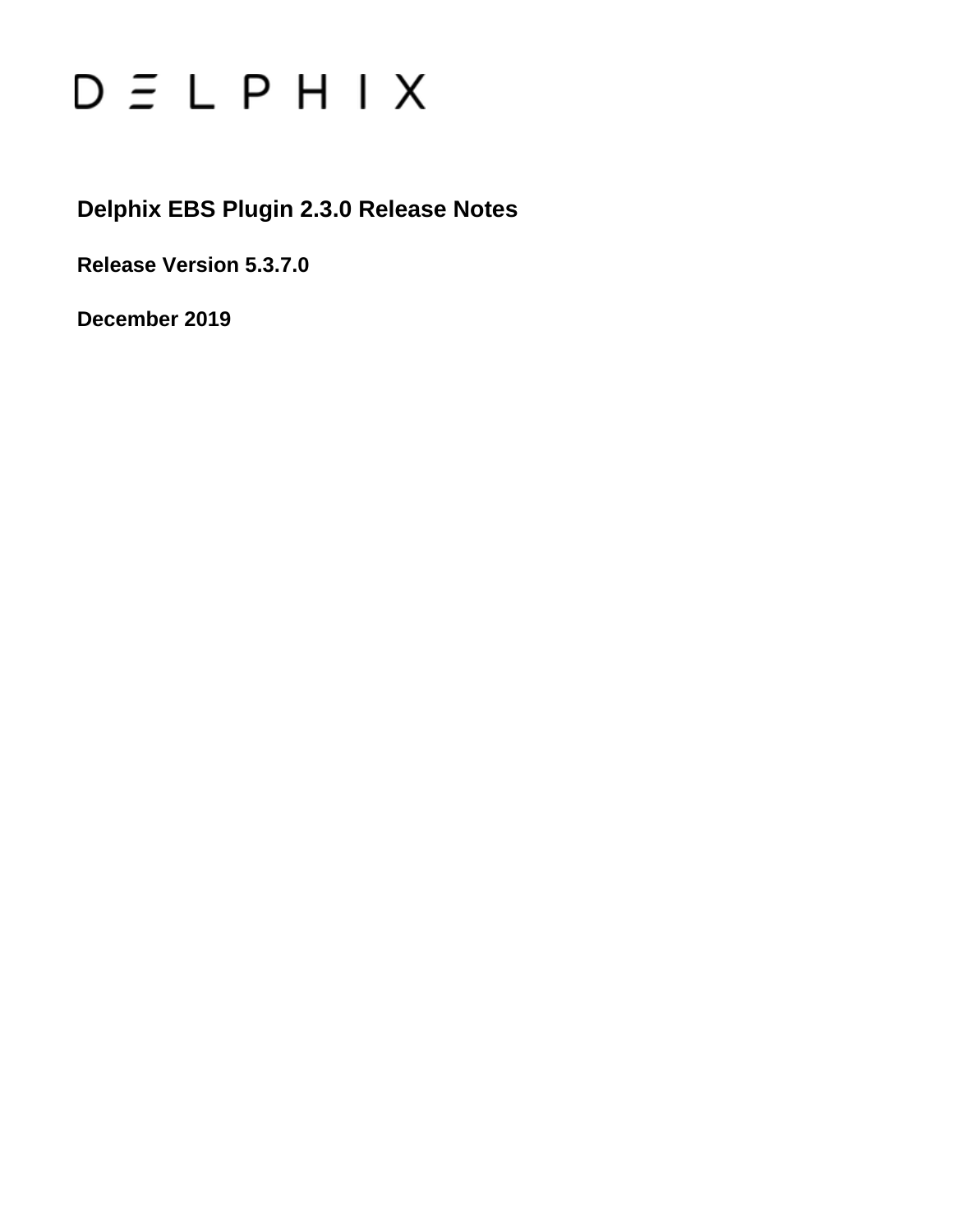Delphix EBS Plugin 2.3.0 Release Notes You can find the most up-to-date technical documentation at: **[docs.delphix.com](http://docs.delphix.com)** The Delphix Web site also provides the latest product updates. If you have comments about this documentation, submit your feedback to: infodev@delphix.com

© 2019 Delphix Corp. All rights reserved.

Delphix and the Delphix logo and design are registered trademarks or trademarks of Delphix Corp. in the United States and/or other jurisdictions.

All other marks and names mentioned herein may be trademarks of their respective companies.

Delphix Corp. 1400 Seaport Blvd, Suite 200 Redwood City, CA 94063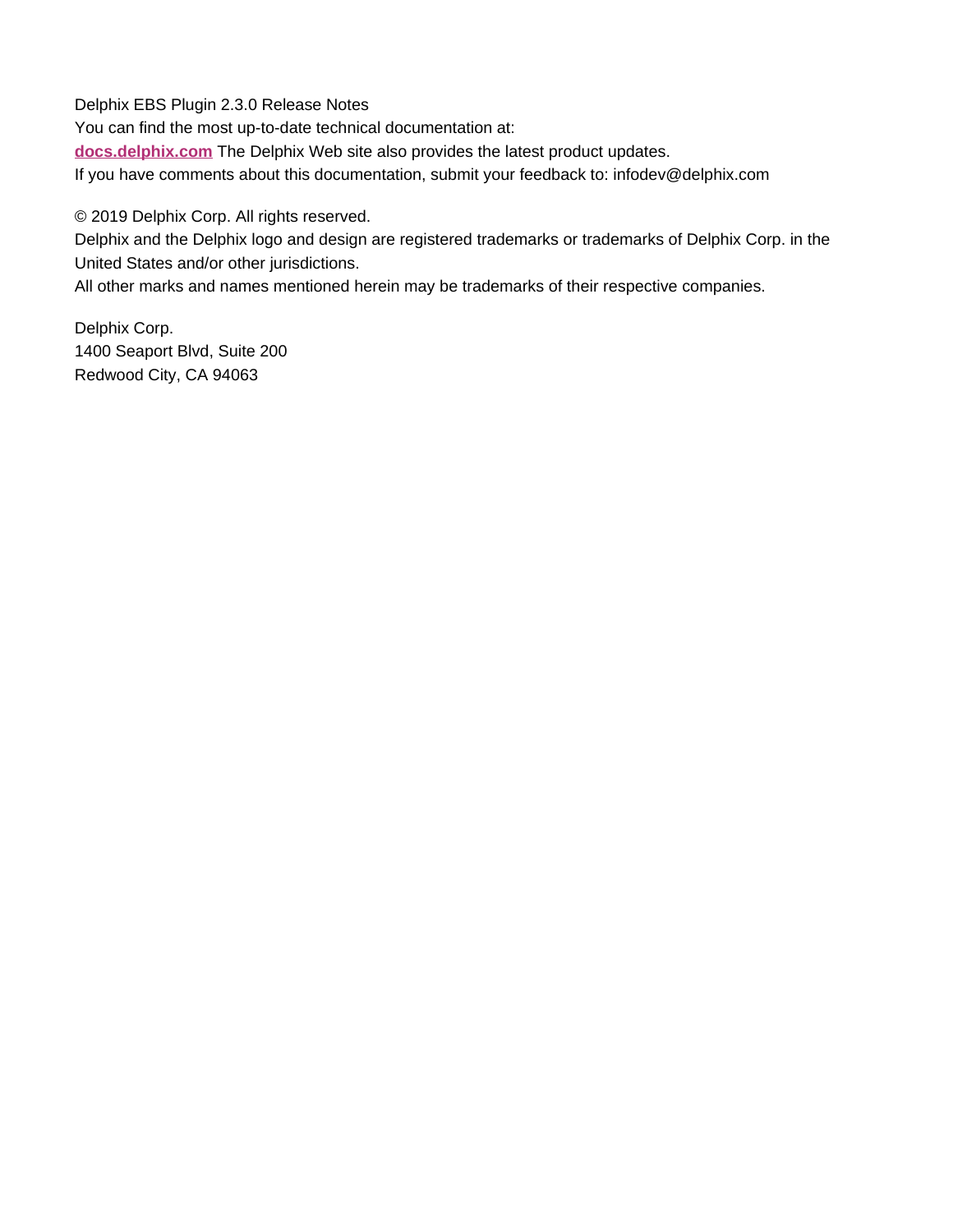# **EBS 12.1 Plugin 2.3.0 Release Notes**

# **New Features**

EBS Plugin version 2.3.0 introduces a new feature where EBS appsTier provision wizard would have a checkbox to control the start/stop of EBS services during provision operation.

# **Plugin Installation**

Plugins to support EBS virtualization are not automatically included in the Virtualization Engine deployment and are installed by Delphix Professional Services or Technical Support. A Support case can be opened requesting installation by following this **[link](http://support-tickets.delphix.com/)**.

# **Migration and Compatibility**

Oracle SI dbTechStack and Database

## **EBS 12.1**

- Oracle11gR2 v11.2.0.4
- Oracle12cR1 v12.1.0.2
- **Coracle does not yet support the multi-tenant option for E-Business Suites, so Delphix cannot support** this either.

## **Oracle EBS appsTier**

- Single-node appsTier
- Multi-node appsTier with shared APPL\_TOP
- The Delphix Engine does not provide support for provisioning a multi-node appsTier where the APPL\_TOP is not shared between nodes.

## **Supported Operating Systems**

- Linux SLES 9, 10, 11; RHEL 5, 6, 7, OL 5, 6
- Solaris SPARC 9, 10, 11
- Advanced Interactive eXecutive (AIX) See the matrix at the bottom of **[Oracle E-Business Suite](https://docs.delphix.com/display/DOCSDEV/.EBS+Matrix+vKryptonMaint)  [Support Matrix](https://docs.delphix.com/display/DOCSDEV/.EBS+Matrix+vKryptonMaint)**.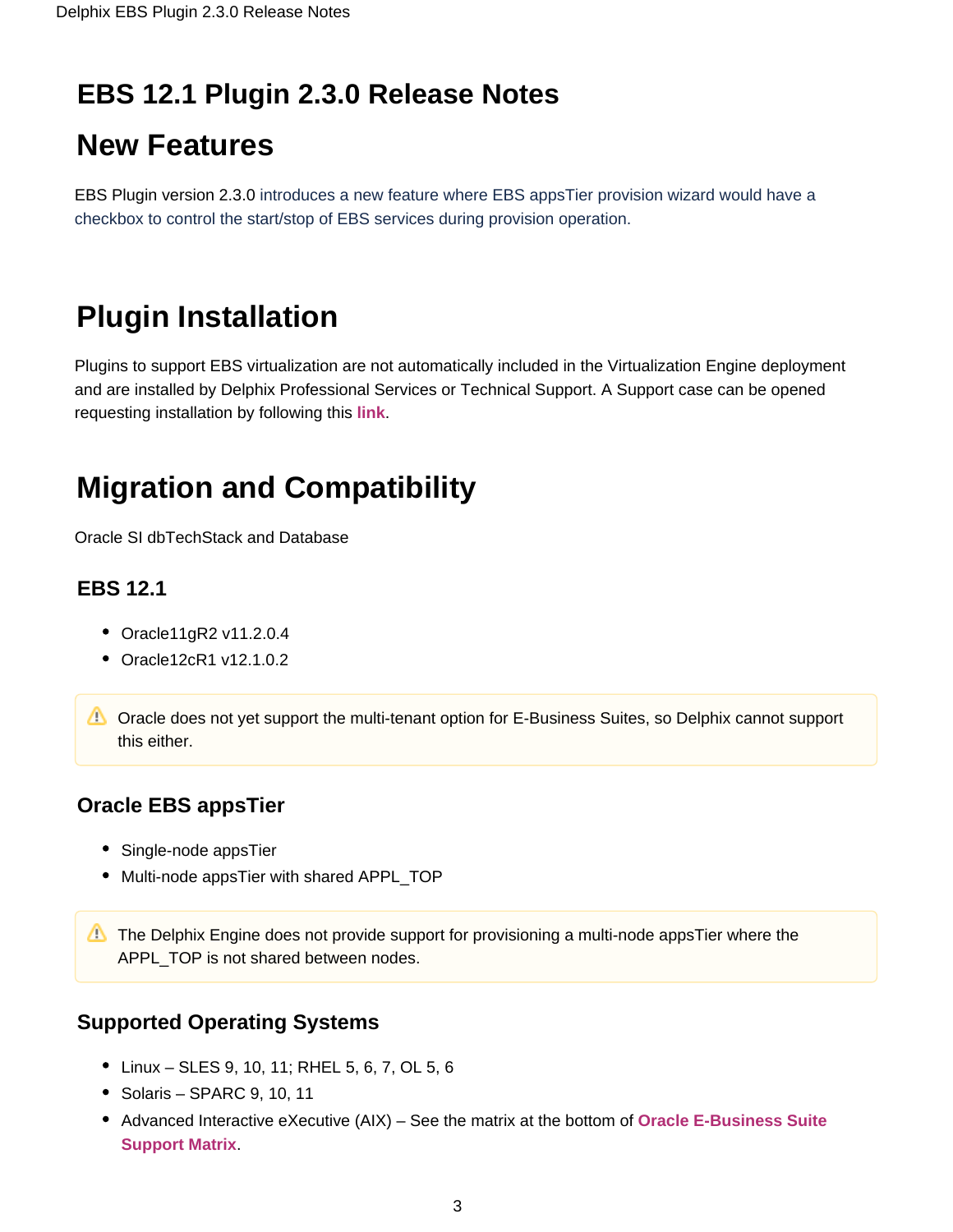# **Plugin/Delphix Engine Compatibility**

Plugins should be installed on compatible Delphix Engines per the table below: **EBS 12.1 customers:**

| Delphix Engine   EBS_1.2.0   EBS_1.3.0   EBS_1.3.1   EBS_2.0.0   EBS_2.1.0   EBS_2.2.0   EBS_2.3.0 |     |     |     |     |                |                |     |
|----------------------------------------------------------------------------------------------------|-----|-----|-----|-----|----------------|----------------|-----|
| 5.1x                                                                                               | No  | No  | No  | No  | N <sub>O</sub> | No             | No  |
| 5.2.2.x                                                                                            | No  | No  | No  | No  | No             | No             | No  |
| 5.2.3.x                                                                                            | Yes | Yes | No  | No  | No             | No             | No  |
| 5.2.4.x                                                                                            | Yes | Yes | No  | No  | No             | No             | No  |
| 5.2.5x                                                                                             | Yes | Yes | No  | No  | No             | No             | No  |
| 5.2.6x                                                                                             | Yes | Yes | No  | No  | No             | N <sub>O</sub> | No  |
| 5.3.0.0                                                                                            | Yes | Yes | Yes | No  | No             | No             | No  |
| 5.3.1.0                                                                                            | Yes | Yes | Yes | Yes | Yes            | Yes            | Yes |
| 5.3.2.0                                                                                            | Yes | Yes | Yes | Yes | Yes            | Yes            | Yes |
| 5.3.3.0                                                                                            | Yes | Yes | Yes | Yes | Yes            | Yes            | Yes |
| 5.3.4.0                                                                                            | Yes | Yes | Yes | Yes | Yes            | Yes            | Yes |
| 5.3.5.0                                                                                            | Yes | Yes | Yes | Yes | Yes            | Yes            | Yes |
| 5.3.6.0                                                                                            | Yes | Yes | Yes | Yes | Yes            | Yes            | Yes |
| 5.3.7.0                                                                                            | Yes | Yes | Yes | Yes | Yes            | Yes            | Yes |

## **Plugin Upgrade Path**

## **Path A - New plugin installation for EBS customers:**

Upload 2.3.0 plugin for EBS 12.1 customers.

## **Path B - Existing EBS customers with different plugin version:**

#### **For EBS 12.1 customers:**

**Your Version Recommended Upgrade Path to 2.3.0**